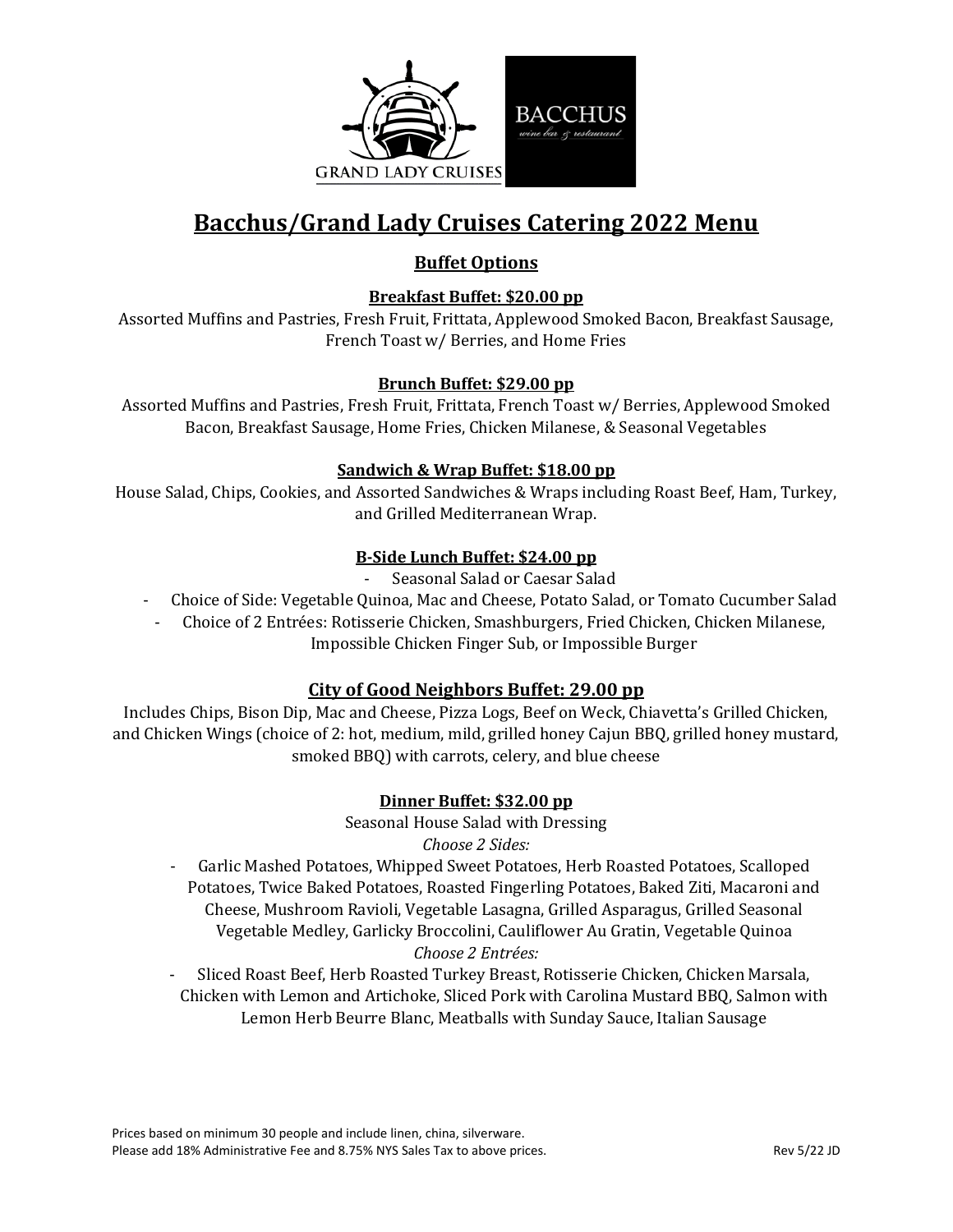

## **Appetizer Displays:**

Displays feed approximately 50 people

Classic Crudité: \$65 Seasonal Vegetables with Chive & Garlic Hummus

> Fresh Seasonal Fruit: \$85 Seasonal Melons, Berries, and Grapes

Artisan Cheese Board: \$135 Local and imported Artisanal Cheeses with assorted crackers and preserves

Antipasto: \$160 Italian meats, Italian Cheeses, Marinated Vegetables, Olives, and Crostini

Sweet Tooth: \$210 Assorted Mini Desserts, Cookies, Cannolis, and Chocolate Dipped Strawberries

#### **Hors D'ouevres:**

Prices per 50 pieces

#### **Vegetarian Options: \$85**

- o Mushroom Stuffed Arancini
- o Caprese Sliders with Tomato Jam
- o Assorted Bruschetta
- o Brie on Crostini with Berry Jam and Candied Walnut
- o Spinach and Cheese Stuffed Mushrooms
- o Spanikopita
- o Bacchus Potato Skins

#### **Meat Options: \$110**

- o Short Rib Stuffed Arancini
- o Chicken and Pineapple Satay w/
- Sweet and Sour o Beef Satay w/
- Chimichurri
- o Meatballs- BBQ, Swedish, OR Marinara
- o Buffalo Chicken Wing Canape
- o Sausage Stuffed Mushrooms

#### **Seafood Options: \$160**

- o Crab Stuffed Arancini
- o Spicy Tuna and Avocado Wonton Cone
- o Thai Shrimp Skewer
- o Prosciutto Wrapped Scallops
- o Crab Cakes
- o Crab Stuffed Mushrooms
- o Shrimp Cocktail